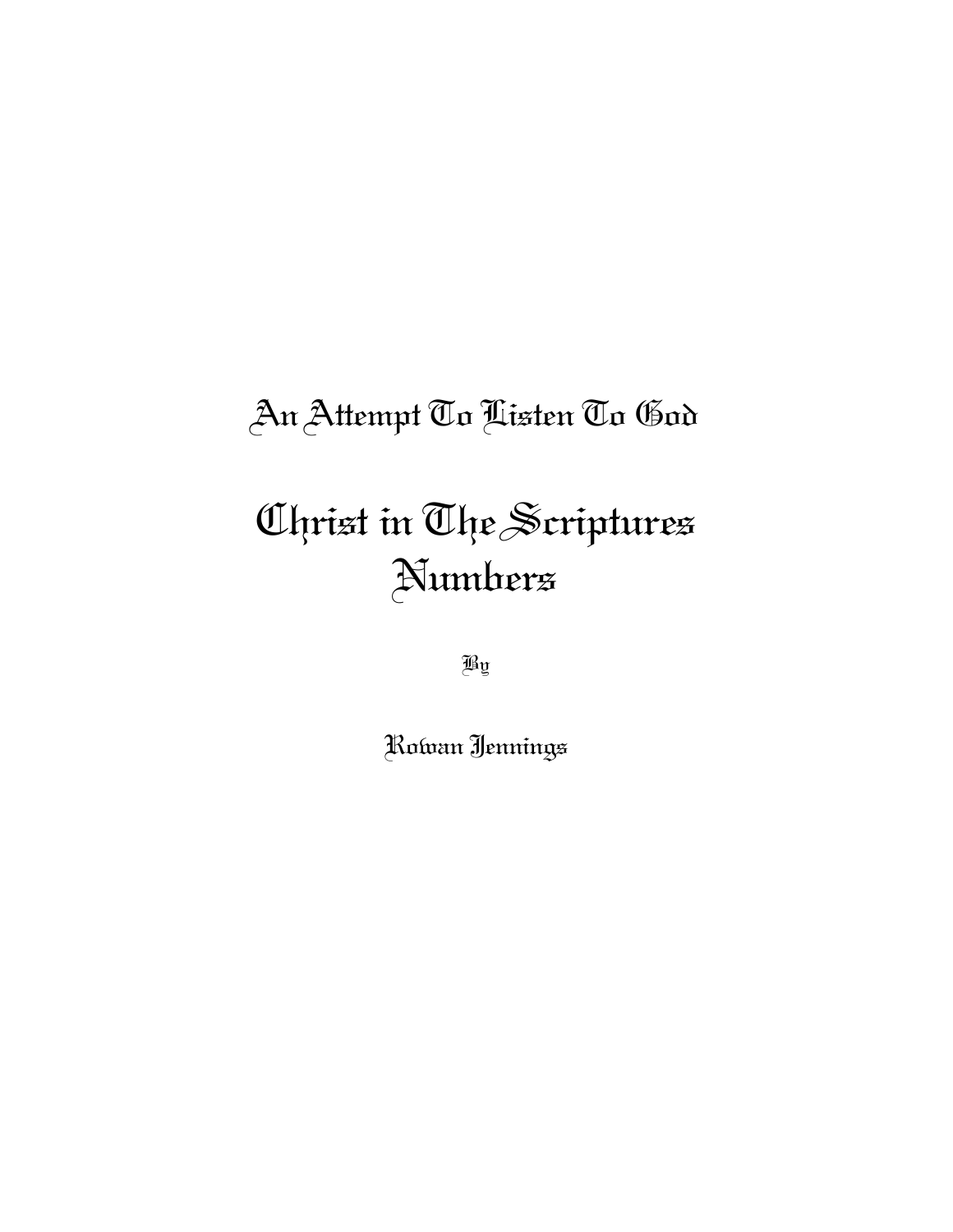#### **Introduction**

In the book of Numbers there are at least four lovely pictures of the Lord. Among those perhaps least known in this book are:

- a) "Lawgiver" (ch. 21:18)
- b) "Star out of Jacob" (ch. 24:17)
- c) "Scepter shall rise out of Israel" (ch. 24:17)

The four best known are:

- a) The brazen serpent (ch. 21:5-9)
- b) The red heifer  $(ch. 19:1-22)$
- c) The silver trumpets (ch. 10:2-8)
- d) Aaron and his endorsement as High Priest by the rod that budded (ch. 17:1-13)

In musing on the red heifer very quickly, there is observed the unique features of this sacrifice.

- a) It is the only sacrifice with the triple declaration of its perfections (ch. 19:2)
- b) It is the only sacrifice where specific mention is made of its color (ch. 19:2)
- c) It is the only sacrifice killed outside the camp (ch. 19:3)
- d) It is the only sacrifice where nothing of it is burned at the altar (ch. 19:3). There are three sacrifices which were burned on the altar, part of which was burnt on the altar and the balance outside the camp:
	- i) The bull for the induction of Aaron and his sons  $(Ex. 29:13-14; Lev. 8:16-17)$
	- ii) The bull for the sin offering of the anointed priest (Lev. 4:10-12)
	- iii) The goat and the bull for the sin offering (Lev. 16:24-28)
- e) It is the only sacrifice where all participants are unclean until the evening (Num. 19:7, 8, 10, 19, 21)
- f) It is the only sacrifice where its blood is sprinkled before the Tent of the congregation (Num. 19:4)
- g) It is the only sacrifice where the ashes were kept to make the water of purification for the removal of defilement incurred through contact with the dead (Num. 19:11-16)
- h) It is the only sacrifice specifically said for the stranger among them (Num 19:10)
- i) It is the only sacrifice particularly for defilement by contact with the dead (ch.16:13, 16) or being in the environment of the dead (Num. 19:14)
- j) It is the only sacrifice entirely burned without the camp (Num. 19:3**-**5). Notice that "without the camp did not always denote an unclean place" (Lev. 4:12; 6:11; Num. 19:9)
- k) It is one of only two sacrifices where cedar wood, and hyssop, and scarlet were used (Num. 19:6; Lev. 14: 4, 6, 49, 51, 52)
- l) It is one of three sacrifices in which a heifer could be sacrificed:
	- i) The peace-offering (Lev. 3:6)
	- ii) The red heifer (Num. 19:2)
	- iii) The heifer which was beheaded (Deut. 21:4), but this animal was never offered in sacrifice.
- m) An interesting feature is that neither in this or the offerings of the Day of Atonement (Lev. 16) is there any mention of forgiveness.

It is evident that information separates major offerings, that is, we read of the Passover (Ex. 12), then some time later there is a collection of sacrifices: the Burnt Offering, Meal Offering, Peace Offering, Sin Offering, and Trespass offerings (Lev. 1-6). More information followed by the offerings on the "Day of Atonement" (Lev.16), and finally more data, and then the Red Heifer offering (Num. 19). Why not just put them altogether? We observe that the situations or events before the various sacrifices gave way for each sacrifice.

- a) The children of Israel were slaves in Egypt and needed full liberation which required death to their relationship to Egypt, that is, they needed redemption before they could ever be liberated. This enslavement in Egypt was the backdrop for their redemption through the shed blood of the Passover lamb. (Ex. 12)
- b) Having been redeemed and liberated, God's desire was to dwell among them and therefore they were instructed to build Him a Tabernacle. It was a building which consisted of three areas: the court, the Holy Place and the Holy of Holies. The Holy Place and Holy of Holies were two rooms in the one tent, and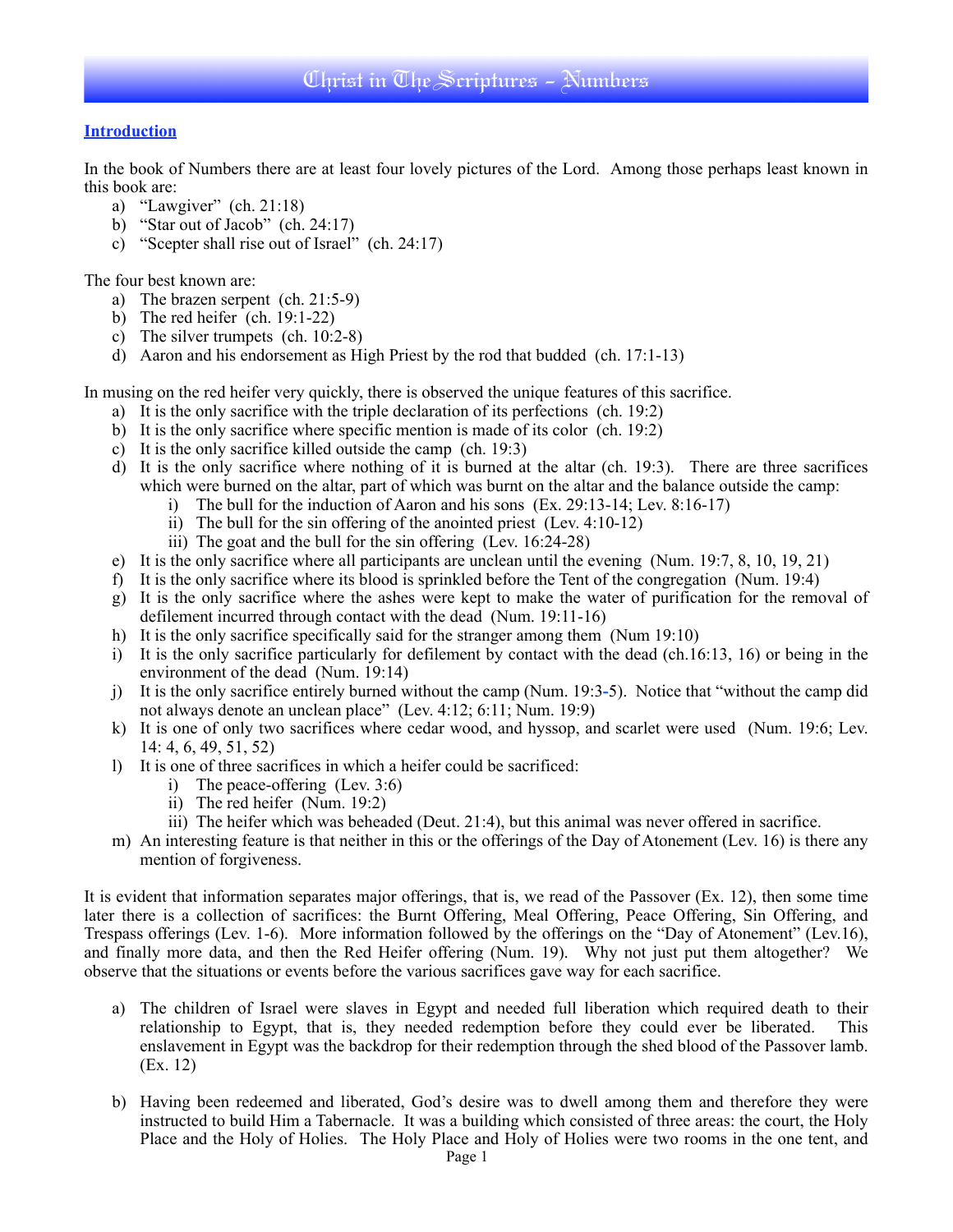### Christ in The Scriptures - Numbers

within the Holy of Holies God dwelt. When the Tabernacle was raised up such was the glory of God that Moses could not enter the Tabernacle (Ex. 40:35). Man must learn that although redeemed, he could not just come to God as he deemed fit, yet God desired communion with man. To enable man to come and stay in fellowship with God, He provided priests who were taught the way of approach to God. Man could only come to God by means of a sacrifice and a man ordained by God who knew how to present the sacrifice to God. It was due to the desire of God to have fellowship with man, yet for man to learn God as the approachable, so the information was given about the offerings (Lev.1-6). The result was that Moses and Aaron were able to come into the Tabernacle and come out and bless the people (Lev. 9:23).

- c) Acting presumptuously the two sons of Aaron sought to go before the Lord with strange fire, and immediately were slain by the Lord (Lev. 10:1-2). God began to teach the lesson of holiness on a lower level by explaining the seriousness of defilement (Lev. 11-15). This is followed by the sacrifices on the Day of Atonement. It was needed because as a nation they were not always aware of what was sin and defiling, so this sacrifice was for the cleansing of all the sins they had committed, or defilement they had contacted.
- d) Time passed and they were en route through the wilderness. It is against the background of a God being in their midst and of journeying with God en route to the promised land, yet being defiled by the way rebellious people who were dying under the discipling hand of God, yet with a new beginning the sacrifice of the Red Heifer was given.

#### **Red Heifer**

There are a series of truths relative to this sacrifice which are to be pondered:

#### **1) It was a heifer**

In the scriptures, a female is exalted to a high position being a type of Israel, and the church the bride of Christ. She is also spoken of as the weaker vessel. God has a government and in that government the order is God, Christ, man, and woman, but that is NOT the way the scriptures put it. It says the head of every man is Christ, the head of the woman is the man, and the head of Christ is God. Notice that God puts the woman between two others who are heads, and this has nothing to do with superiority, for Father and Son are both equal. Being a female the heifer indicates submission to the government of God. It was this that man rebelled against, that sin came in, and death, thus the animal is associated with death.

#### **2) It was red**

The question is why red, for the Lord does not specify the color of any of the other animals? It would be very hard to think of "red" without thinking of the "rams' skins dyed red" (Ex. 25:5), of Esau (Gen. 25:25), Esau's pottage (Gen. 25:30), sins (Isa. 1:18), the Lord in His clothing of judgment (Isa. 63:2), and the scarlet woman and the beast she rides upon (Rev. 17:3-4). Do these have any relevance to understanding the heifer being "red"? To me the emphasis on red indicates:

- a) From Esau, the natural man who lives for the things of the world (the hunt and the pottage) and sees no value in the blessings of the birthright.
- b) From the ram skins dyed red, which was called a covering (Ex. 26:14) and while not the same word as that translated "atonement", it would possibly indicate the covering of God's provision of the man who is the hiding place . . . "A covert from the tempest" (Isa. 32:2).

#### **3) It was without yoke**

Hosea writes: "Ephraim is as an heifer that is taught, and loveth to tread out the corn" (Hos. 10:11). It is the first part of the verse that relates to our subject for it speaks of Ephraim as a heifer that has been trained to bear the yoke. At first glance this seems to be in contradiction to the heifer "upon which never came yoke" (Num. 19:2). It is only when both are put together that the full picture of our Lord emerges. He was never under the yoke of man but lived being the "yokefellow" of God.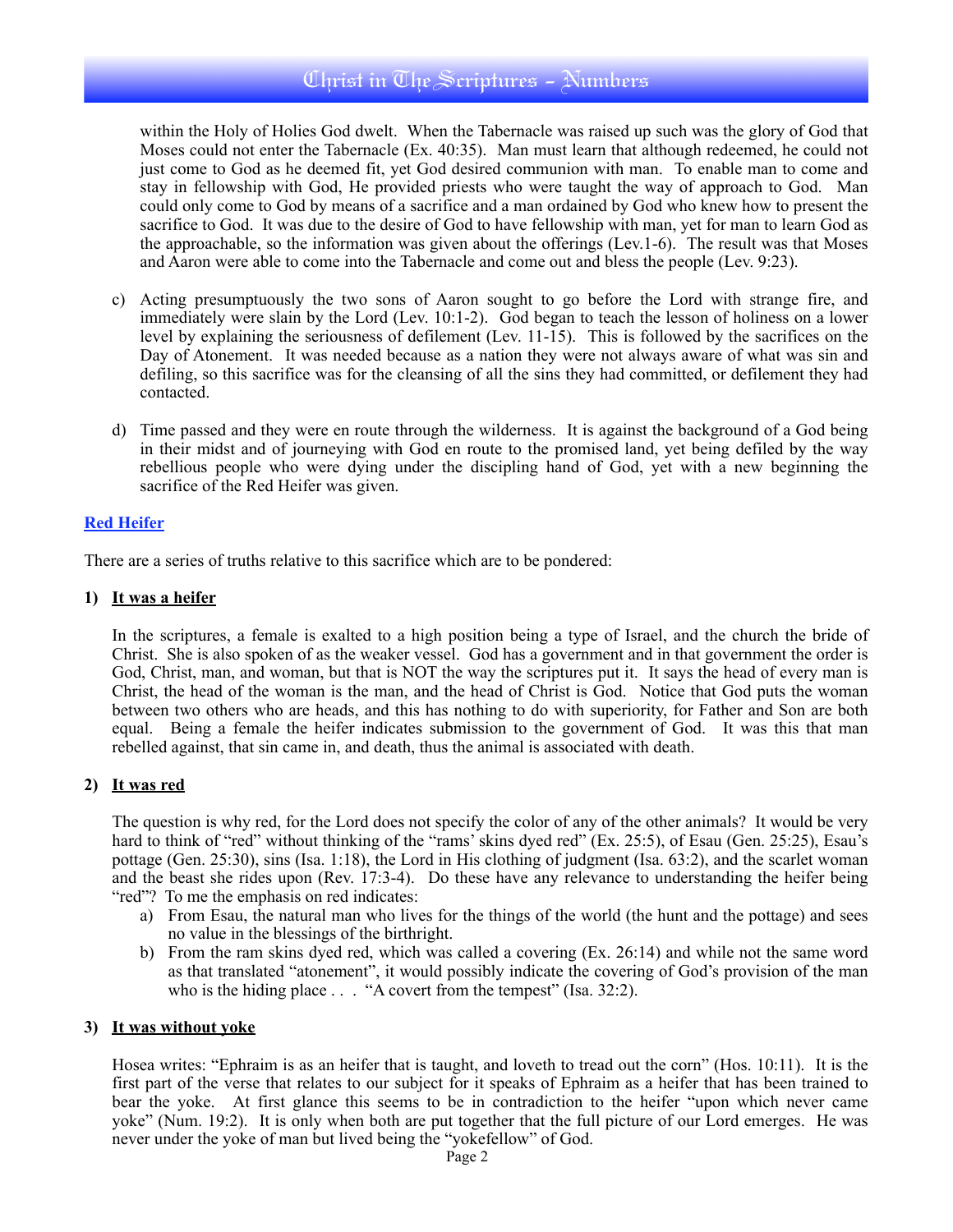#### Manifestations as Christ never under the yoke or the yoke-fellow of man.

Peer pressure is a mighty force causing one to act, or not act, contrary to that which they know as right.

- a) It was peer pressure caused Peter to deny the Lord, and again to stop eating with the Gentiles and eat with the Jews (Gal. 2:12).
- b) When Moses was up in the mount with God Aaron was left to lead the people. They came to him and wanted a god to be made and Aaron fell under peer pressure and made the golden calf. (Ex. 32:1, 21-24).
- c) Herod made an oath to give the daughter of Salome anything she wanted, and because of peer pressure, he had John Baptist killed. (Matt. 14:9)
- d) On the other hand, Joshua and Caleb refused to bow to the opinions of the majority concerning entering the promised land. (Num. 13:26-14:10)
- e) Noah stood alone as a preacher of righteousness when all the world was steeped in sin and wickedness. (Gen. 6:5-9, 22)
- f) When we read of Shadrach, Meshach, and Abed-nego we are reminded of three men who did not bow under peer pressure despite facing the fiery furnace. (Dan. 3:1-21)

Christ of course is the supreme example of a man who never fell under peer pressure and was never under the yoke of men.

a) Family members tried to bring Him under their yoke.

There was a time when his brethren, that is family members who did not believe in Him nor His miracles, taunted him to go to Jerusalem and show Himself. It was a very natural argument, "If you are a miracle worker, forget about the country villages, go to the big city, to Jerusalem, and get a name for yourself" (Jn. 7:3-5). His answer was: "My time is not yet come: but your time is alway ready." (Jn. 7:6)

b) The disciples tried to bring Him under their yoke.

On another occasion the news had come that His friend Lazarus was sick and had died, what should He do? He never asked the disciples what they thought for the only thoughts He wanted was the thoughts of God on the matter. Having determined that, He said: "Let us go into Judaea again" (Jn. 11:7). The disciples, who were quite vocal, opposed this idea saying: "Master, the Jews of late sought to stone Thee, and goest Thou thither again?" (Jn. 11:8). But he had come to walk in the light of the will of God, and knowing the will of God, He went to the tomb of Lazarus. The peer pressure of the disciples could not waylay Him. Peter did not want Him to go to Jerusalem to be killed. (Matt.  $16:21-22$ 

c) Satan tried to bring him under his yoke.

Although we normally think of the three times Satan tempted our Lord, they were not the only times. The scriptures record:

- i)  $\cdot$  "He departed from Him for a season." (Lk. 4:13)
- ii) When speaking to the disciples the Lord said: "Ye are they which have continued with me in my temptations." (Lk. 22:28)
- iii) Consider that which is the second in Matthew and third in Luke, the temptation of the devil seeking to get the Lord to cast Himself down (Matt. 4:5-7; Lk. 4:9-12). It was Satan's unceasing desire to have the Lord dead, but not to let Him of His own volition enter death.
- iv) Since God had pledged that the seed of the woman would bruise his head (Gen. 3:15), Satan had done all he could to prevent the birth of the baby.
- v) He had Cain rise up and kill Abel. (Gen. 4:8)
- vi) Abraham wanting God to bless Ishmael. (Gen. 17:18)
- vii) To slay all the male children in Egypt. (Ex. 1:16)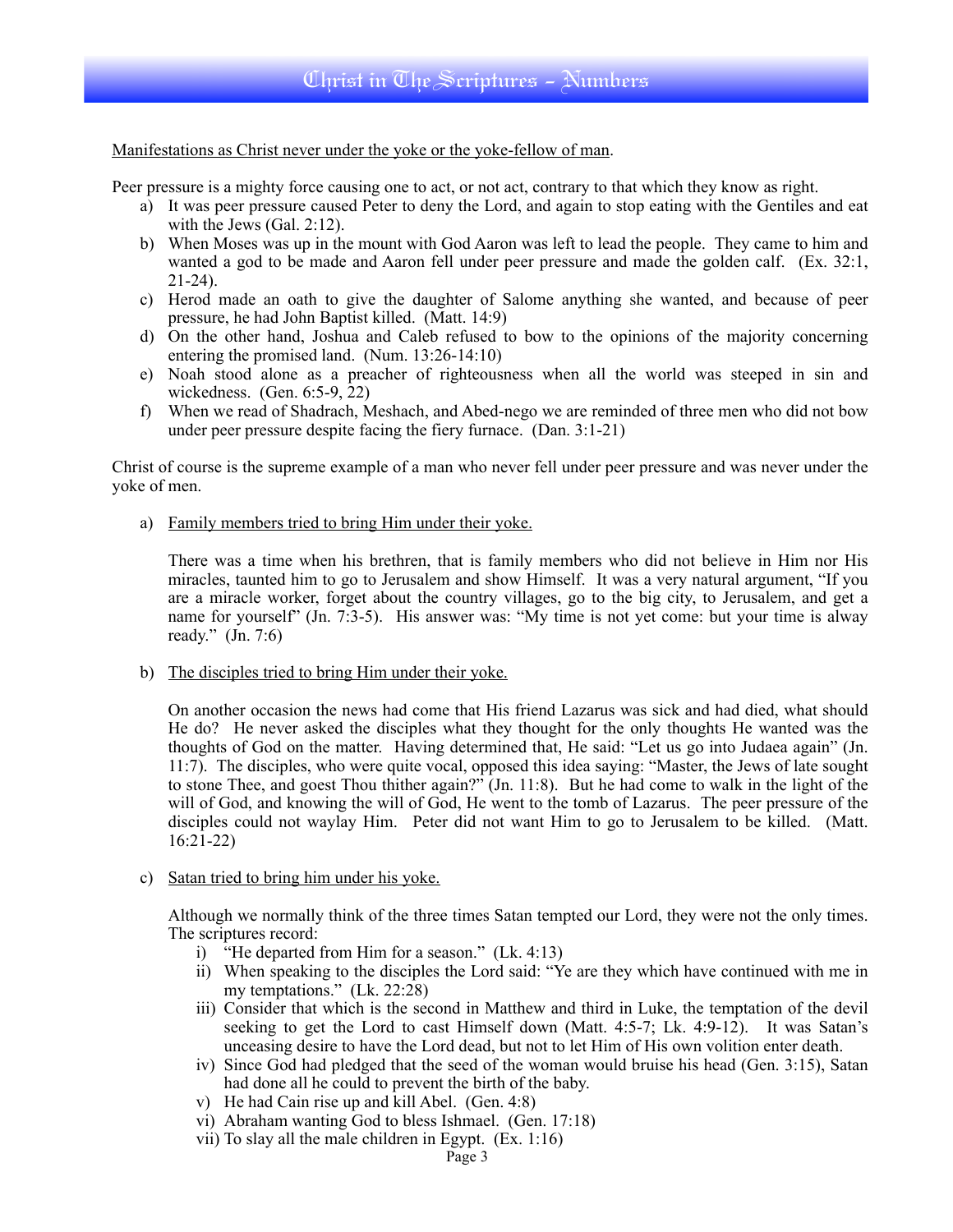viii)Athaliah to kill all the royal seed. (2 Kgs. 11:1)

ix) Herod kill all the male children two years and younger. (Matt. 2:16)

Now the Lord was a man about to nullify the ways of Satan and ultimately fulfill the promise to Eve. Satan must not let Christ be victorious, therefore, he will use every possible means to have the Lord killed.

- i) He will bring a storm on the lake (Mk. 4:39). (*It is often wondered:"How do we know this storm was from Satan?" We know this to be so because the Lord would never have rebuked the activities of God. There was another storm and He did not rebuke it for there were lessons the disciples had to learn (Matt. 14:24, 30).*
- ii) Have the people bring the Lord to the brow of the hill (Lk. 4:29), and now he tempts the Lord (Matt. 4:1-10).
- iii) In one temptation the Lord used the scripture to declare His trust in God (Lk. 4:4). Satan seizes on this and now he will use the scriptures to seek to get the Lord under his control (Lk. 4:10).
- d) The religious rulers wanted to bring Him under their yoke.

It seems evident that the religious leaders planted the man with the withered hand in a place in the synagogue where he could not miss being seen. We are told: "they watched Him" (Mk. 3:2). This was the Sabbath and they, with the apparent support of the scriptures, said it was wrong to do any work on the Sabbath day. Would he ignore the situation, and leave them pondering? That would never have done for they could have argued: "If he has the power why not heal?" If he does heal the man then He will be accused of doing work! He does not back down but calling on the man to: "Stand forth", He asks them the question: "Is it lawful to do good on the Sabbath days or to do evil" (Mk. 3:4). They were cornered and knew it. Now He will show that he is not under their man made regulations for the Sabbath, but in fellowship with God, He heals him (Mk. 3:5). They tried to make Him submit to their teachings regarding divorce (Matt. 19:3), but they could never bring Him under yoke with themselves, their teachings, or interpretations of the law.

e) The people wanted to bring Him under their yoke.

It was a stupendous miracle the people had seen, but it was more. They saw a man who had compassion on them, and knowing their weariness, had them sit down. How very considerate. Then added to that He knew they would be hungry and faint en route home, and miraculously fed "about five thousand men, beside women and children" (Matt. 14:21). Knowing that they only wanted Him for the bread (Jn. 6:26), He sent them away and departed into the mountain to be alone and pray (Matt. 14:23). He would not allow a situation to develop for the clamoring of man who would seek to bring Him under their yoke.

#### f) Herod wanted to bring Him under his yoke.

Pilate sent our Lord bound to Herod. This was the Herod who was afraid when he heard of the miracles of the Lord and thinking it was John the Baptist risen from the dead (Matt. 14:2). It was this man who in a rash oath and peer pressure came under the yoke of Herodias and his associates, and had John the Baptist killed (Matt. 14:6-11). This man had rejected the voice of God through John, and indeed had silenced it forever, and now he seeks to treat the Lord as a subject of entertainment. He wanted to see a miracle done by the Lord, but the Lord would not be brought under his yoke.

In the government of God he submitted Himself, in that He was willing to be the Lamb foreordained before the foundation of the world. He came into the world, He declared God in the world, and He manifested the Father to the disciples.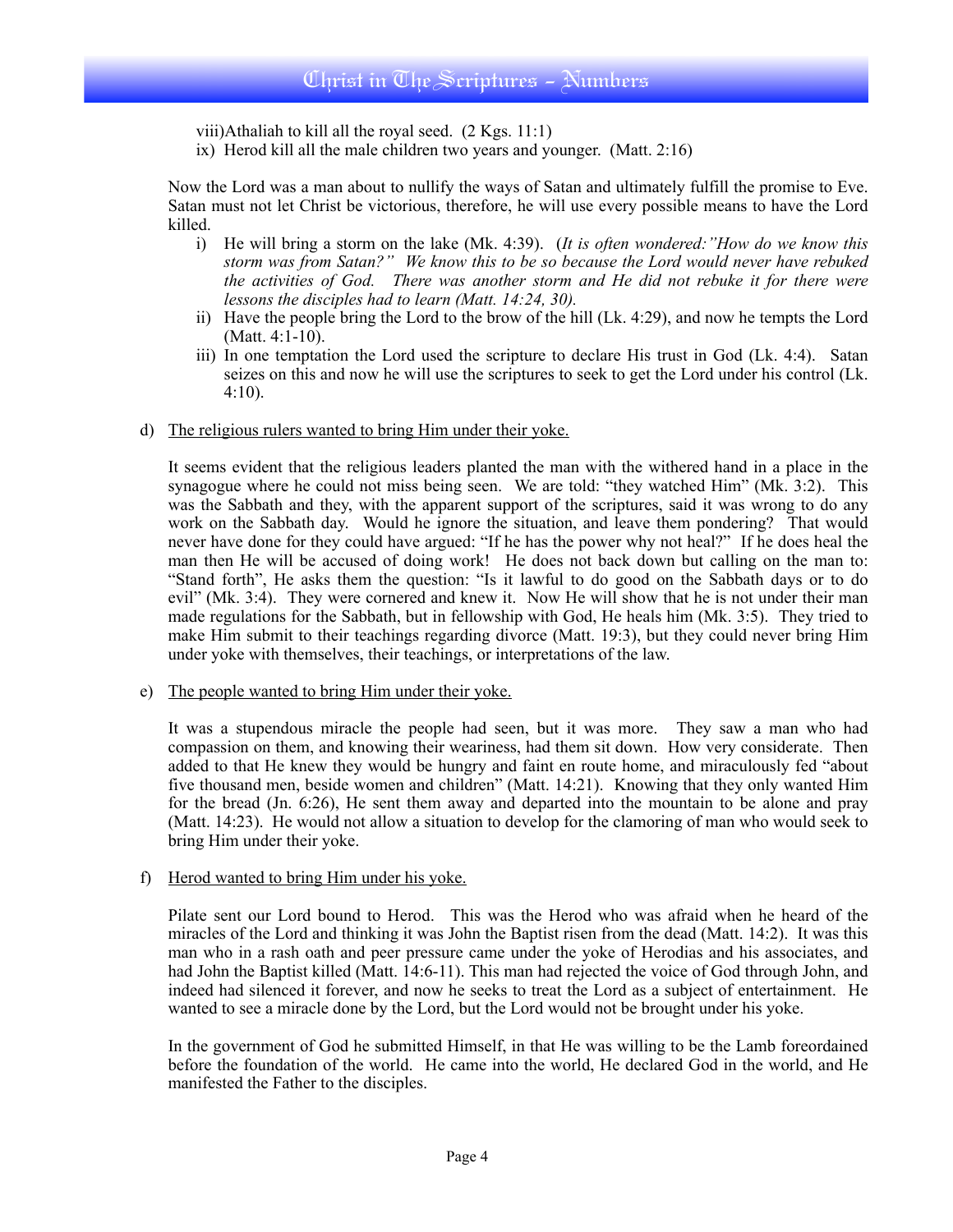#### 4) **The heifer was brought forth without the camp** v. 3.

There are several thoughts here. First the great antitype was brought forth, and ultimately without the camp.

- a) "Pilate therefore . . . brought Jesus forth" (Jn. 19:13)
- b) "They that had laid hold on Jesus led Him away" (Matt. 26:57)
- c) "When they had bound Him, they led Him away" (Matt. 27:2)
- d) "Led Him away to crucify Him" (Matt. 27:31)
- e) "Led Him away into the hall" (Mk. 15:16)
- f) "Two other, malefactors, led with Him to be put to death" (Lk. 23:32)

Outside the camp.

- a) "Suffered without the gate" (Heb. 13:12)
- b) "Unto Him without the camp" (Heb. 13:13)

There are truths in these expression which we shall not enter into because it is not related to our theme, except for to mention the following, He suffered "without the gate". To the Jewish mind there would have been thoughts of the Tabernacle and the "gate" of the court  $(E_{X_1}, 27:16)$ , and normally outside the gate and camp was unholy ground. This would have been astounding to them that outside the gate and camp, in the unsanctified place, the Lord suffered to sanctify the people.

#### **5) The Lord was yoked with God, His true yoke-fellow**

It would seem that it would be unnecessary, and yet it must be said that our Lord never was under the yoke, the control of any man or men. There are those today who present the Lord as a "rebel" and a "troublemaker" for He stood against the false teachings of the day. I state very clearly, our Lord was never a rebel against the highest government, that is God, nor the truth of God. If we look carefully, we find there are at least eight titles and descriptive terms all beginning with the letter "R" in the scriptures. There is:

- a) Redeemer (Isa. 49:7)
- b) Rose of Sharon (Song of Sol. 2:1)
- c) Restorer (Psa. 69:4)
- d) Righteous (1 Jn. 2:1)
- e) Refuge (Deut. 33:27)
- f) Reconciler (2 Cor. 5:18-19)
- g) Rock (1 Cor. 10:4)
- h) Root of David (Rev. 5:5)
- i) Red heifer (Num. 19:2)

NEVER is He called a rebel. Being in subjection to the will of God, He clarified the meaning of the Sabbath, the light blazed as he spoke against the distortion of the law (Mk. 2:27); and declared as wrong priorities that which men treasured (Matt. 6:1-5, the applause of men). A rebel acts in defiance of constituted government and is the manifestation of an internal attitude of rebellion against the government or authority God has set in place.

It has been said by some that our Lord was rebelling against God when on the cross he spoke the words: "Why art thou so far from helping me . . . our fathers trusted in thee . . . and thou didst deliver them?" (Psa. 22:1, 4). It will be observed that the Lord never said these words on the cross.

#### **6) Without spot or blemish**

This sacrifice was for cleansing from defilement from death. When musing on it one is impressed with the virtue of our Lord, who by reason of His deity, the moral perfection of His humanity, and the merits of His work at Calvary, He secured forever a perfect cleansing. A cleansing that cleanses from every sin (1 Jn. 1:7, 9). That meritorious fountain "cleanseth us from all sin" and can "cleanse us from all unrighteousness". Paul writes on the same strain: "And such were some of you: but ye are washed, but ye are sanctified, but ye are justified in the name of the Lord Jesus" (1 Cor. 6:11). Such is His sacrifice that it can: "purge your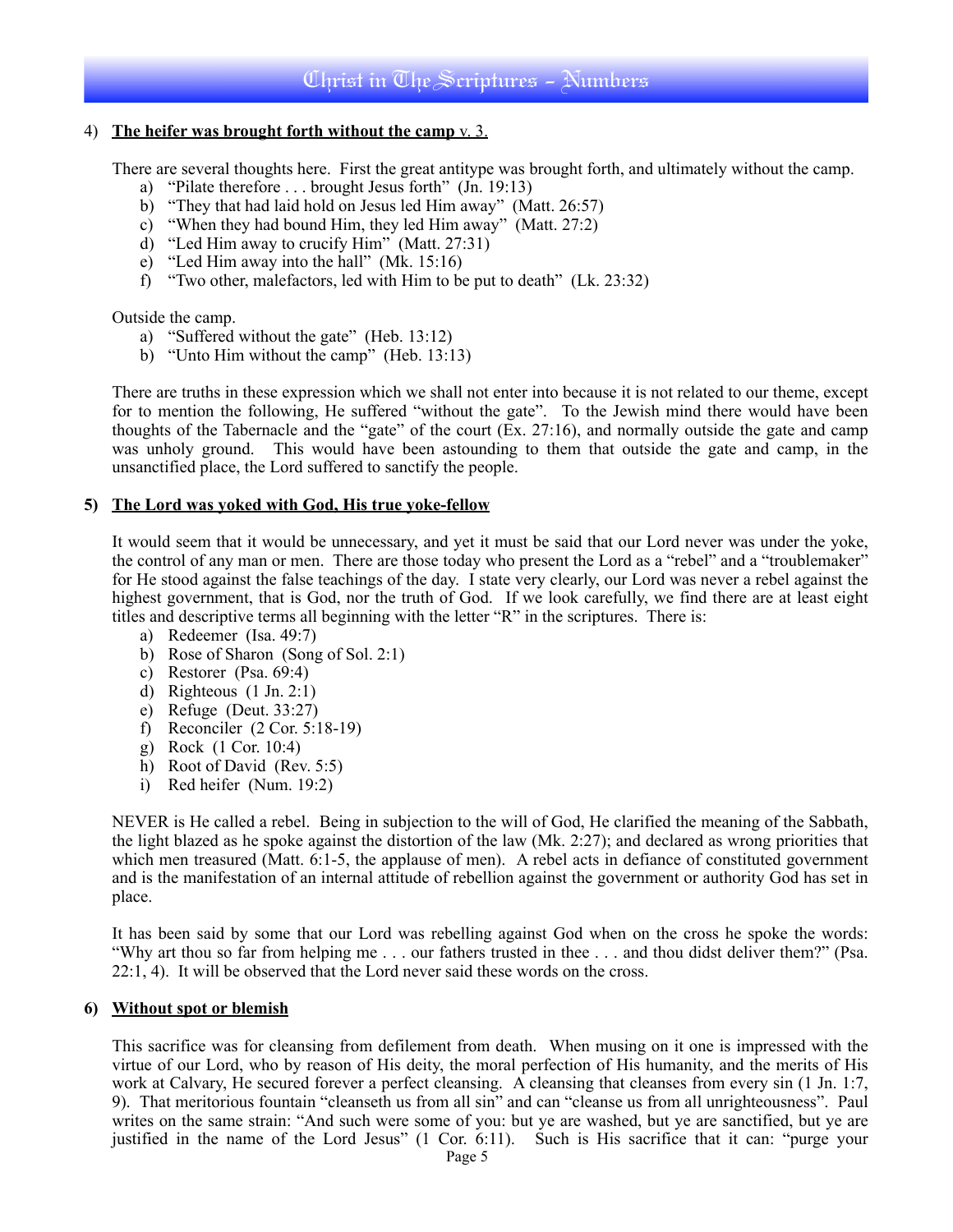conscience from dead works to serve the living God" (Heb. 9:14). John is so thrilled with the wonders of the judgment executing Christ and its fearfulness, that to those who are redeemed he writes: "Unto Him that loved us, and washed us from our sins in His own blood" (Rev. 1:5).

Due to the eternal efficacy of the cleansing blood of Christ, fellowship with God can be a reality of life. It would seem that the writers of the New Testament were musing on this offering as they wrote salient truths concerning Christ.

- a) The sacrifice had to be "without spot" indicating the loveliness of Christ who was "without sin" Heb. 4:15) despite the corrupting influences all around Him.
- b) It had to be such that: "Wherein is no blemish" indicating the internal character of Christ of whom it is stated "In Him is no sin." (1 Jn. 3:5)
- c) It had to be an animal upon which "never came yoke" indicating the conduct of the Saviour who "did no sin." (1 Pet. 2:22)
- d) It had to be slain outside the camp indicating complete fulfillment in the will of God so that the writer to the Hebrews writes: " Wherefore Jesus also, that He might sanctify the people with His own blood, suffered without the gate." (Heb. 13:12)

Lovely man on whom no stain contaminated Him, no distortion of man tainted Him, nothing ever seen or heard tarnished Him. He was immaculate in holiness, impeccable in activity, perfect in fidelity and integrity.

This lovely man took in His hand the hand of a little corpse, glorious truth, the hand of the Almighty grasped the hand of death and death must take its flight, and He was not contaminated (Lk. 8:54). When about to go into Nain, a funeral cortege was leaving and He "touched the bier" (Lk. 7:14), *(This was the receptacle on*  which the deceased lay, akin to a coffin or casket in our terminology. The same term is used when King David *followed in Abner's funeral, 2 Sam. 3:31)* and was not contaminated. One cannot help but feel sadness for the leper, put through no fault of his own in the outside place, and was an untouchable. How many were the years since he had known a human hand in tenderness, then He met Jesus. Oh what a day! In his pathetic state he called on the Lord to: "make me clean". Then we read: "Jesus put forth his hand and touched him" (Matt. 8:2-3), and He was uncontaminated.

#### **7) Scarlet, cedar wood and hyssop**

In these days of blatant disregard for the authority of the Word of God and God Himself, there is a need to be reminded that:

- a) We cannot dare to disobey the word of the Lord but to tremble at it.
	- i) It is the admonition of Isaiah: "Hear the word of the Lord, ye that tremble at His word" (Isa. 66:5)
	- ii) "To this man will I look, even to him that is poor and of a contrite spirit, and trembleth at my Word" (Isa. 66:2)
	- iii) "Then were assembled unto me every one that trembled, at the words of the God of Israel" (Ezra. 9:4; 10:3)
	- iv) Belshazzar trembled at the word of the Lord, the wording is: "The joints of his loins were loosed, and his knees smote one against another". (Dan. 5:6)
- b) We cannot dare to disobey the word of the Lord but to tremble at it. "Touch not the unclean thing" (2 Cor. 6:17). What is the "unclean" thing of 2 Cor. 6:17? Anything that is: "the filthiness of the flesh and spirit"; which hinders "perfecting holiness in the fear of the God" (2 Cor. 7:1). In this passage it is primarily that of attitude, and unifying with that which is contrary to God, and a disturbance of fellowship. It may be that in our darkened state we may not think of defilement as serious as actual sinning, however, God makes it clear that in Jerusalem in the millennial: "There shall in no wise enter into it any thing that defileth" (Rev. 21:27). Isaiah writes: "And an highway shall be there . . . and it shall be called The way of holiness; the unclean shall not pass over it" (Isa. 35:8). Again: "O Jerusalem, the Holy City: for henceforth there shall no more come into thee the uncircumcised and the unclean" (Isa. 52:1). Such verses make it clear that where God dwells there can be no defilement.